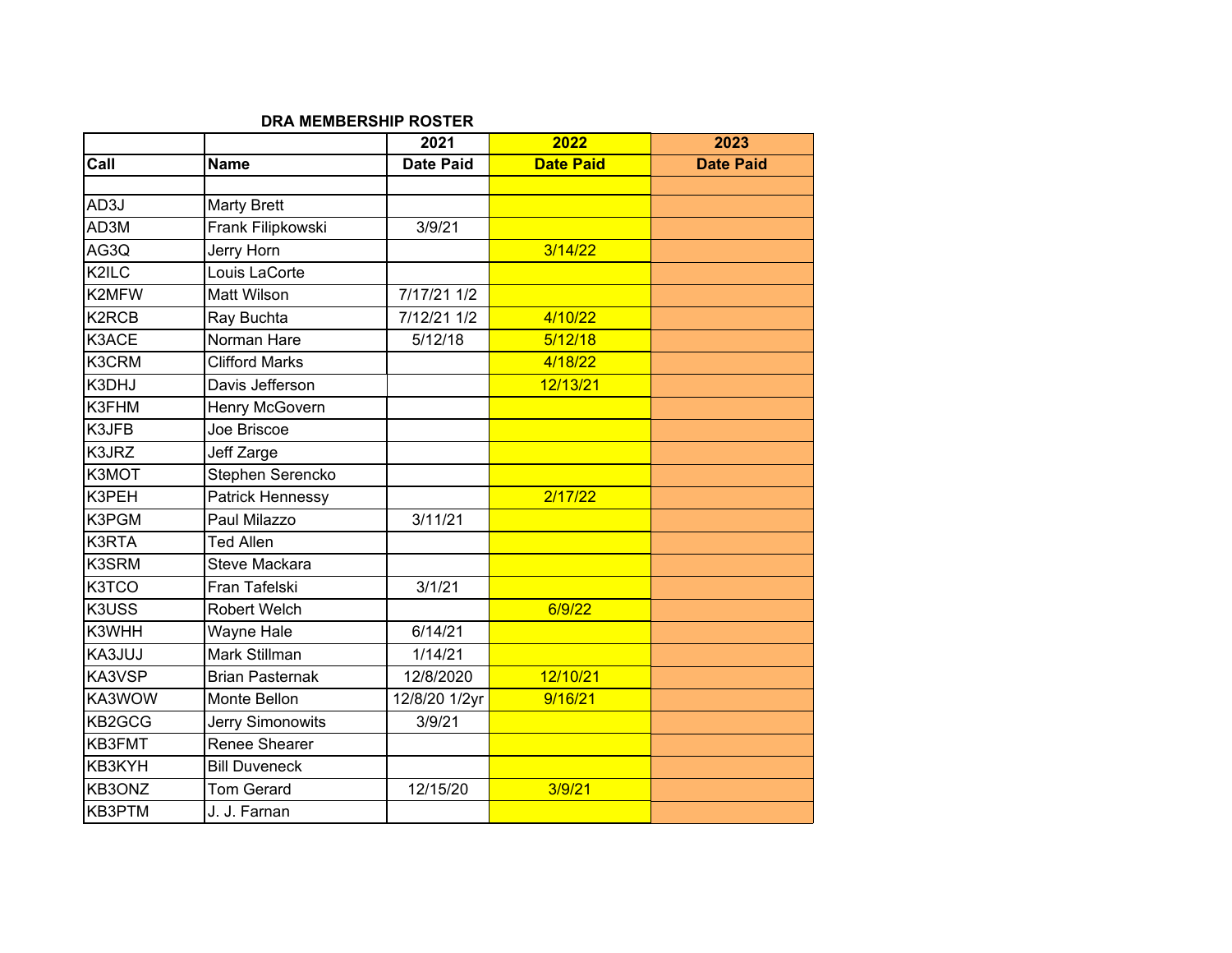| KB3QQZ       | <b>Connie Winner</b>    |               |                      |  |
|--------------|-------------------------|---------------|----------------------|--|
| KB3QVA       | George Lawton           |               |                      |  |
| KB3UWX       | Van Olmstead            |               |                      |  |
| KB3ZDM       | Wendy Horn              | 3/9/21        | 12/13/21             |  |
| <b>KB7RT</b> | <b>Rick Taylor</b>      |               |                      |  |
| KC3AM        | Dave Stepnowski         | 5/5/21        | 3/14/22              |  |
| KC3BAA       | Justin DiGiovanni       | 1/8/21        | 2/17/22              |  |
| KC3BEJ       | Dave Scott              | 3/27/21       |                      |  |
| KC3BRL       | Daniel Brown            |               |                      |  |
| KC3DY        | Dennis Yocum            | 3/9/21        | 6/17/21 1/2          |  |
| KC3EMM       | <b>Leston Parks</b>     |               |                      |  |
| KC3FAU       | <b>Tom Perry</b>        | 12/19/20      | 12/22/2021 & 3/13/22 |  |
| KC3IUL       | Jim McCulley            |               |                      |  |
| KC3LCQ       | <b>Todd Burchard</b>    |               |                      |  |
| KC3MTB       | <b>Randall Miller</b>   |               |                      |  |
| KC3NZY       | Steven Brannen          |               |                      |  |
| KC3PUV       | Ronald Gonzalez         | 8/13/20 1/2yr |                      |  |
| KE3CR        | <b>Giles Berry</b>      |               |                      |  |
| KF5MEH       | <b>Harry Storey</b>     |               | 4/24/22              |  |
| KI3B         | Joe Grib                | 3/10/21       | 3/1/22               |  |
| KZ3DEL       | Davis Jefferson         | 12/15/20      |                      |  |
| N1FLU        | Joe Petro               |               | 3/11/22              |  |
| N3EDO        | William Bouchard        | 11/16/20      |                      |  |
| N3FJ         | Robert F. Olszewski, Jr | 1/8/21        |                      |  |
| N3GJB        | <b>Geoff Backus</b>     |               |                      |  |
| N3IUJ        | 'Wayne Smith            |               |                      |  |
| N3IUJ/KB3SRH | Wayne/Donna Smith       |               |                      |  |
| N3JEB        | Jim Buxbaum             |               |                      |  |
| N3JPW        | C. Mark Edgar           |               |                      |  |
| N3LUD        | John DiGiovanni         | 1/8/21        | 2/17/22              |  |
| N3MEL        | <b>Glenn R Allison</b>  |               | 5/2/22               |  |
| N3NJI        | Don DiGiovanni          |               |                      |  |